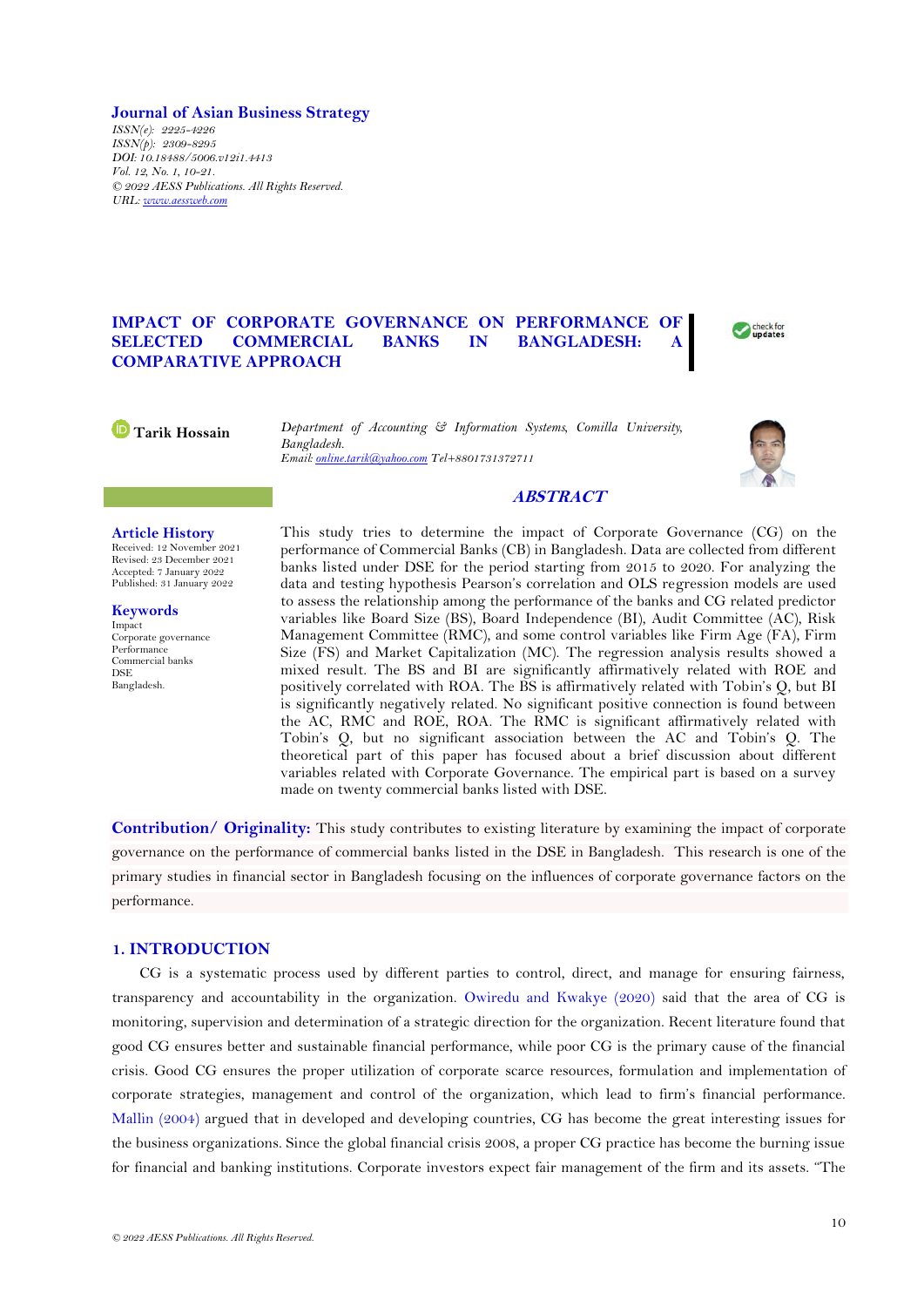#### **Journal of Asian Business Strategy, 2022, 12(1): 10-21**

potential investors and creditors always try to ensure getting back the original investment along with the return" [Hossain \(2020b\)](#page-10-2); Hossain, [Nesa, Dowla, and Akter \(2021\)](#page-10-3). "The affirmative rate of return is the indispensable component of investment." [Hossain](#page-10-4) (2013). Firms' ability to generate profit can be maintained and measured by the magnitude of CG. "When making investment decisions, investors want to ensure the ability and strength of the company to generate profit." [Hossain](#page-10-5) (2021) and Hossain [et al. \(2021\)](#page-10-3). [Bezawada \(2020\)](#page-9-0) concluded that good CG enables to ensure good financial performance and ensure a fair return for all stockholders of the firms. According to [Rahman and Islam \(2018\)](#page-10-6) "The main and crucial reason behind the financial crisis of the banking sector's in Bangladesh is an inadequate practice of CG." [Ehikioya \(2009\)](#page-9-1) "Practicing of good CG ensures the effective monitoring and efficient control, performance and sustainability of the business. Good CG of commercial banks in Bangladesh is the demand of time.

The CB is very important for the sustainable development of the economy of a country. The Bangladeshi banking sector is substantial and important in the country. The business sector of Bangladesh is facing huge challenges [\(Faruky, Uddin, & Hossain, 2011\)](#page-9-2). Due to some recent financial scams banking sector in Bangladesh is seriously criticized. Some commercial banks were involved in those financial scams. These financial scams indicate the lack of proper practices of CG in the banking sector in Bangladesh. [Rahman and Islam \(2018\)](#page-10-6) "Banking business in Bangladesh is frequently facing crises due to the lack of practices of CG". Banks' performance depends on the fair practices of banking activities. [Hossain](#page-10-7) (2017) "Bangladesh is also being pressurized by the international community's to follow an international, comparable CG framework". According to [Fanta, Kemal, and Waka \(2013\)](#page-9-3) the shareholders of the corporations elect and appoint a board of directors to monitor management's activities and draw strategic decisions about the corporation. So, it can be said that good CG will lead to emphasize the best financial performance.

CG has become a burning concern for corporate performance in developed and developing countries in the world. Proper CG ensures the efficient and effective uses of firm's scars resources which enable firms' success and shareholders' interest. The Board of Directors (BoD) is responsible for designing of mission and strategy, the building of culture and working environment to operate the business smoothly. Many researchers found that CG factors like BS, BI, CEO duality, AC, RMC etc., have a crucial influence on the performance of banks. The ID in the BoD assure unbiased decisions on the bank affairs, which lead to influence the performance positively. In Bangladesh, many researchers researched about the influence of CG on performance of different types of firms, but a few studies are found about the commercial bank. Not only for the business organizations but also the general people bank is essential for financial services in the economy. An inefficient banking system of a country will lead to lower and unstable economic growth.

The span of this report is restricted to the overall descriptions and impact of CG on the performance of the CB of Bangladesh. This study would focus on the CB listed in capital market DSE in Bangladesh. The study would also focus on the period starting from 2015 to 2020 to analyze the financial statements. To assess the bang of CG on the performance of CB in the context of Bangladesh, this report has examined the association of CG elements and the commercial bank's performance.

# *1.1. Objectives of the Study*

The most important purpose is to find out the impact of CG practices on the performance of CB in Bangladesh. The following specific objectives will be accomplished by this study:

- i. To find out characteristics and present scenarios of CG practices in commercial banking organizations in Bangladesh.
- ii. To find out the influence of CG factors such as BS, BI, CEO duality, AC, RMC on the performance of CB in Bangladesh.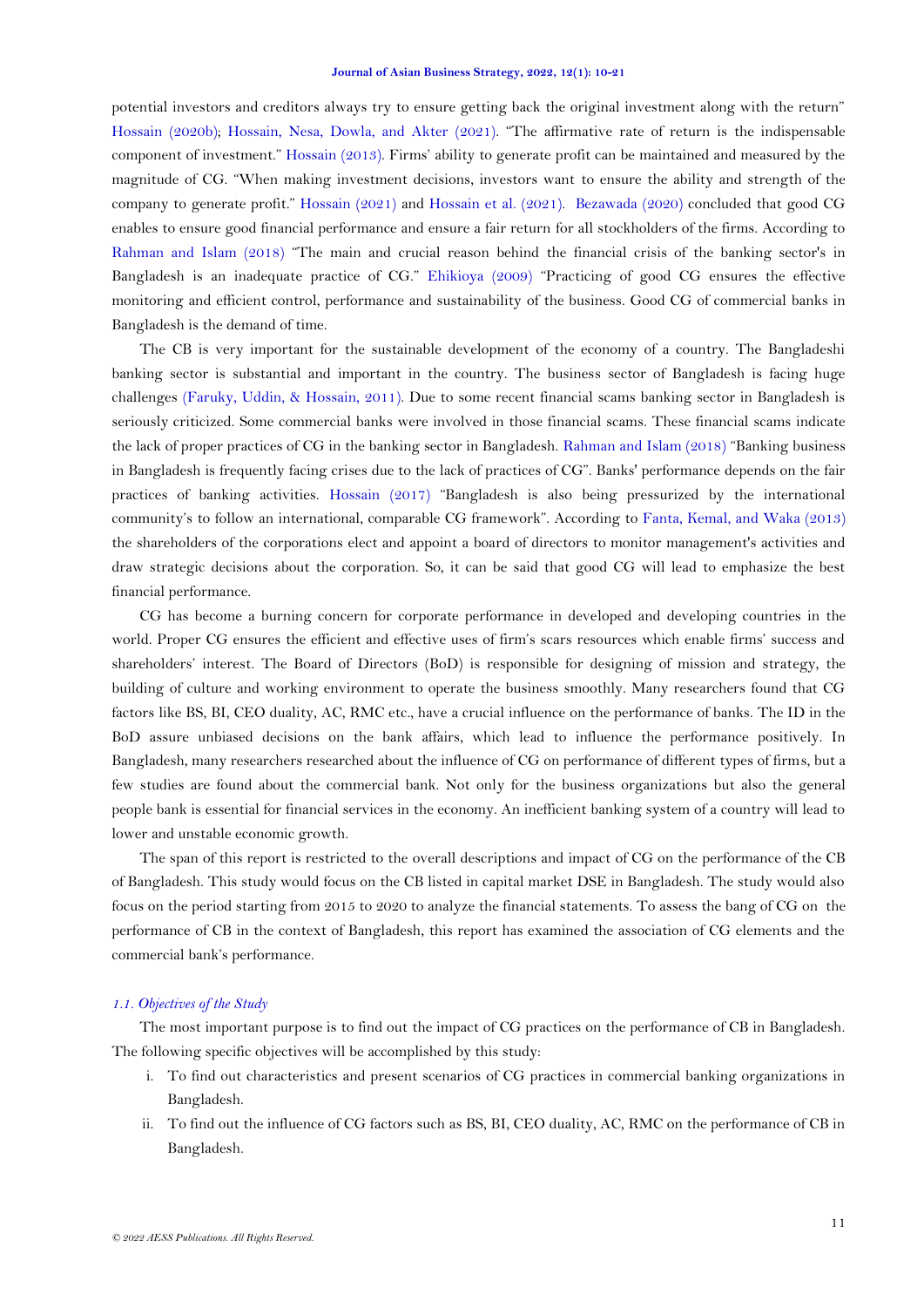### **2. LITERATURE REVIEW**

The influence of CG practices on the performance of CB has been talked about in this section. [Rehman](#page-11-0) and [Mangla](#page-11-0) (2012) found that good CG practices improve financial performance of the banks in both developing and developed countries in the world. The instruments of CG practices such as BS, BI, CEO duality, RMC and AC are essential factors that influence commercial banks' performance. [Kyereboah-Coleman and Biekpe \(2006\)](#page-10-8) researched Ghana and concluded BS and banks' ROA affirmatively related to each other.

There is a mixed finding of the impact of BS and performance in commercial banking companies. Some researchers concluded that a larger BS could use more expert human capital for advising management. [Adams and](#page-9-4)  [Mehran \(2012\)](#page-9-4) concluded BS is significantly positively associated with the performance of the banks. [Malik, Wan,](#page-10-9)  [Ahmad, Naseem, and Rehman \(2014\)](#page-10-9) also found an identical result, such as a significant affirmative influence of BS on banks' performance. [Rahman and Islam \(2018\)](#page-10-6) researched in Bangladesh using CG factors such as BS, board composition, CEO duality, and performance measures as ROE and ROA. They established BS is significantly affirmatively related to ROE and ROA. Board composition is also significantly positively related to ROE, and CEO duality is also significantly positively related to ROA. On the contrary, some argue that large BS is fewer efficient due to less harmonization, control, and supervision. [Yermack \(1996\)](#page-11-1) found that tiny BS is significantly affirmatively related to the financial performance of firms. [Haniffa and Hudaib \(2006\)](#page-10-10) "large BS can enjoy diversity in expertise, business contacts and experience than little BS". [Pillai and Al-Malkawi \(2018\)](#page-10-11) argued in their research that BS, audit type and CSR in GCC countries have a negative influence on financial performance.

BI is a very important consideration in CG practices. BI indicates the proportion of independent directors on the BoD. A higher percentage indicates more BI. According to [Aldamen, Duncan, Kelly, McNamara, and Nagel](#page-9-5)  [\(2012\)](#page-9-5) "BI has no significant influence on the firms' performance". [Yameen, Farhan, and Tabash \(2019\)](#page-11-2) "by reducing the agency cost, BI positively affects the firm's performance". [Rowe, Shi, and Wang \(2011\)](#page-11-3) investigated that lower BI is significantly negatively related to the success of banks. [Muniandy and Hillier \(2015\)](#page-10-12) also found an affirmative association between BI and performance. [Pathan, Skully, and Wickramanayake \(2007\)](#page-10-13) Found a mentionable affirmative connection amid the proportion of BI and the banks' performance. [Any other way,](https://www.thesaurus.com/browse/any%20other%20way) [Chan and Heang](#page-9-6)  [\(2010\)](#page-9-6) argued excessive percentage of BI might destroy the advisory role of the BoD, which may create problems in coordinating, controlling, and decision-making. [Petra \(2005\)](#page-10-14) concluded that outside directors might jeopardize a board of directors' efficient operation due to limited involvement with corporate activities. [Staikouras, Staikouras,](#page-11-4)  [and Agoraki \(2007\)](#page-11-4) conducted research using ROA, Tobin's Q as the bank financial performance measures, CG factor as BS, BI on European Banks, and found a negative association of BS and affirmative association of BI with Tobin's Q and ROA.

The AC reviews the financial reporting and disclosure process, improves the integrity and objectivity of financial statements, monitors the selection, uses changes of accounting policies and principles, overseeing external auditors' appointments and monitors auditor independence, and finally ensures compliance with rules, regulations, and ethics. AC and its independence have an influence on the performance of CB. The Independent AC tries to ensure the interest of shareholders. According to [Aldamen et al. \(2012\)](#page-9-5) "A high-quality CG practice such as AC improves the supervision of business administration, but a negative association amid AC and performance of the firms is recorded". [Al-Sahafi, Rodrigs, and Barnes \(2015\)](#page-9-7) researched using performance measures like Tobin Q, ROE, ROA, and CG factor-like BS, BI, CEO duality, AC and found that BS and BI are positively related with performance such as Tobin's Q, ROE, ROA in Saudi Arabia. The best measures of profitability are the ROA and ROE [\(Hossain, 2020b\)](#page-10-2).

CEO duality indicates CEO and the Chairman of the BoD of the business organization are the same people. If the same person belongs to both the CEO and Chairman of the BoD, the decision-making activities will not diversify. Some researchers argued that CEO duality is significantly negatively related to the performance of CB. [Duru, Iyengar, and Zampelli \(2016\)](#page-9-8) found that CEO duality significant negatively shocks the firm operating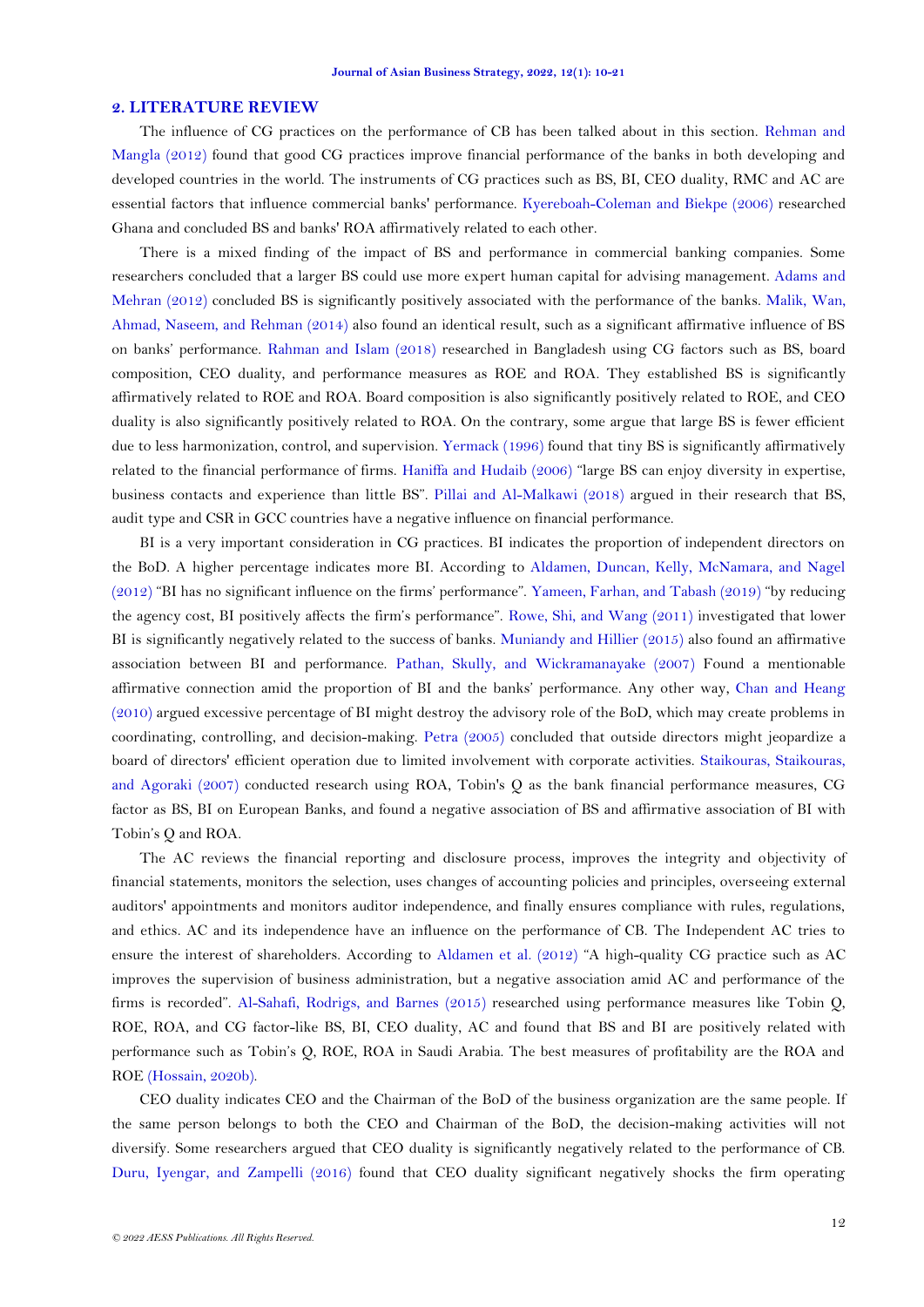profitability. [Al-Amarneh \(2014\)](#page-9-9) researched using BS, CEO duality on Jordan and found that BS and has an affirmative connection to the performance. [Gafoor, Mariappan, and Thyagarajan \(2018\)](#page-9-10) conducted research on India using CG factors as BS, BI, and CEO duality. They found BS and BI have a positive impact on CB performance. However, they also argued CEO duality negatively bang on CB performance. [Grove, Patelli, Victoravich, and Xu](#page-10-15)  [\(2011\)](#page-10-15) argued that CEO duality is negatively related to the performance of CB.

[Rashid, Zobair, Chowdhury, and Islam \(2020\)](#page-11-5) researched Bangladesh using CG factors as BS, BI, Accounting and Legal experts on the board. They found an affirmative connection of legal experts in the board, an insignificant relationship of Accounting experts on the board, Independent board members and BS with performance. [Praptiningsih \(2009\)](#page-10-16) researched Asian emerging markets using CG factors as CEO duality, BS, BI, AC and Return on assets is used as performance measurement. He found no significant relationship of bank's performance with BS, BI, and there is a negative relationship with CEO duality but an optimistic affiliation with auditing by a reputable external auditor.

There are many other CG factors that impact on bank's performance. [Haider, Khan, and Iqbal \(2015\)](#page-10-17) found that Board size, number of meetings, and AC size are also positively associated with performance.

### *2.1. Conceptual Scheme*

The conceptual Scheme [Figure](#page-3-0) 1 for this study is constructed by three types of variables such as independent variables, control variables and dependent variables. The relationship among those variables are presented here in a scheme which is presented below:



**Figure 1.** Conceptual framework.

# <span id="page-3-0"></span>**3. RESEARCH METHODOLOGY**

### *3.1. Research Instruments*

Some variables relating to CG have been identified through the literature review. The following independent variables are selected as influencing the performance of the commercial banks: (i) Board Size (BS), (ii) Board Independence (BI), (iii) Audit Committee (AC), (iv) Risk Management Committee (RMC). The following variables are used as control variables like (v) Firm Age (FA), (vi) Firm Size (FS) and (vii) Market Capitalization (MC). The bank's performance is measured by the proxy of Tobin's Q, Return on Equity (ROE) and Returns on Assets (ROA).

## *3.2. Population, Sample, and Data Collection*

There are 30 commercial banks listed in the capital markets in Bangladesh; among them, 20 banks are randomly selected for 2015-2020. Total 100 data entries are used for drawing conclusions on the influence of CG on CB performance.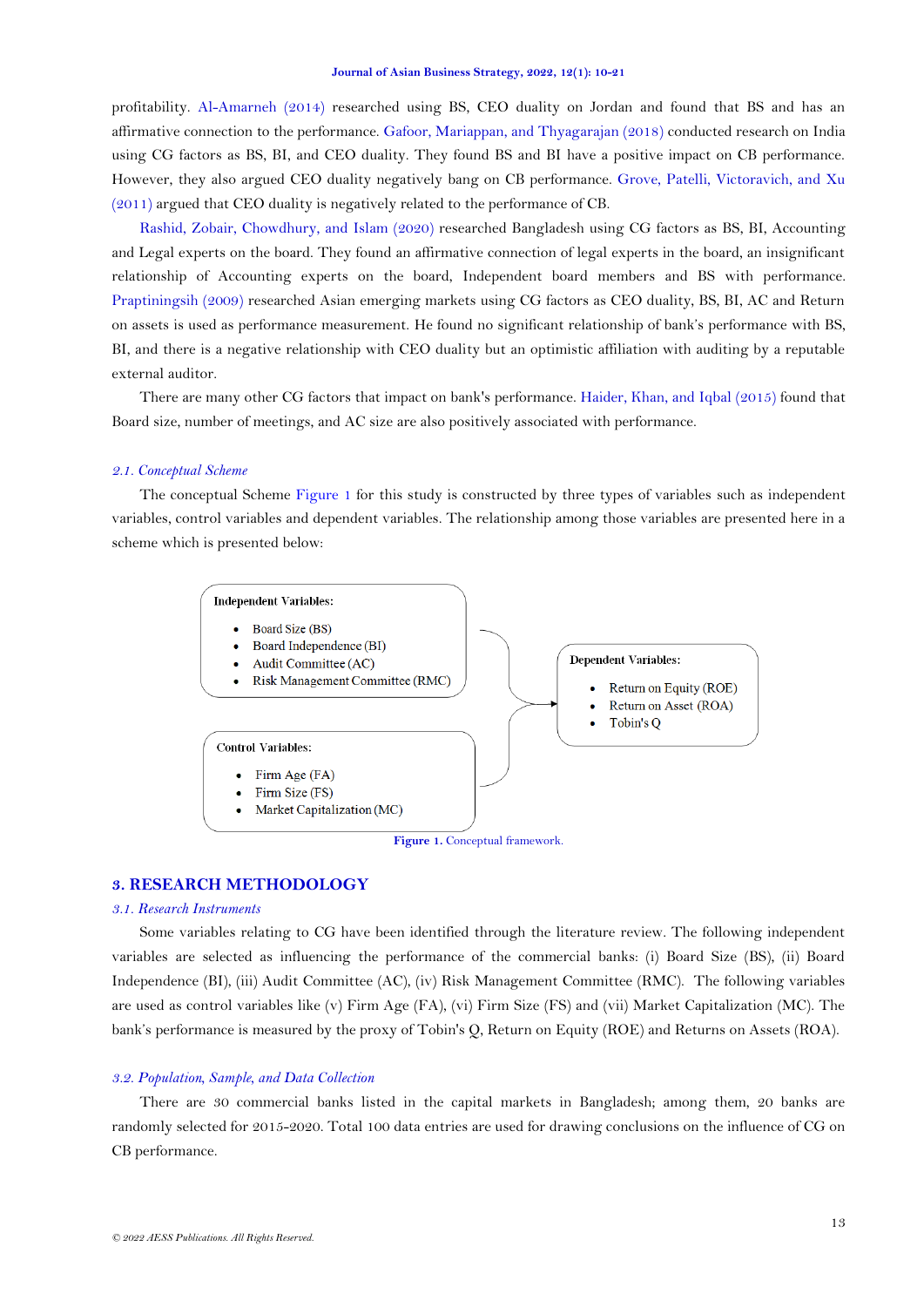#### *3.3. Data Analyses Procedures and Hypotheses*

The different statistical outputs will be computed by using the statistical software SPSS. The variables importance are examined by using descriptive statistics. The Pearson Correlation and OLS regression are used to determine the association among different variables used in this study.

The study will test the following hypothesis:

- *i. H01: BS is significant positively related to the CB performance.*
- *ii. H02: BI is significant positively related to the CB performance.*
- *iii. H03: AC is significant positively related to the CB performance.*

*iv. H04: RMC is significant positively related to the CB performance.*

*v. H05: FA is significant positively related to the CB performance.*

*vi. H06: FS is significant positively related to the CB performance.* 

*vii. H07: MC is significant positively related to the CB performance.*

### *3.4. Model Specification*

The CB performance (Tobin's Q, ROE and ROA) is modeled as a function off our independent variables for measuring CG like BS, BI, AC, RMC and three control variables like FA, FS, MC. "ε is the error term in the model and β0, β1, β2,β3, β4, β5, β6 and β7 are the coefficients of the regression of model" (Hossain [et al., 2021\)](#page-10-3) and [Hossain \(2020a\)](#page-10-18). The following models and equations are examined by OLS regression analysis:

 $ROE = f(BS, BI, AC, RMC, FA, FS, MC)$ 

 $ROA = f(BS, BI, AC, RMC, FA, FS, MC)$ 

Tobin's  $Q = f(BS, BI, AC, RMC, FA, FS, MC)$ 

Model 1:  $ROEit = \beta 0 + \beta BSit + \beta 2Blit + \beta 3ACit + \beta 4RMCit + \beta 5FAit + \beta 6FSit + \beta 7MCit + ε it$ 

Model 2:  $ROAit = \beta 0 + \beta BSit + \beta 2BIit + \beta 3ACit + \beta 4RMCit + \beta 5FAit + \beta 6FSit + \beta 7MCit + \epsilon it$ 

Model 3: Tobin's Qit= β0+ βBSit + β2BIit + β3ACit + β4RMCit + β5FAit + β6FSit + β7MCit + ε it

### *3.5. Data and Variables*

Twenty commercial banks are selecting randomly for collecting data for the study. The numerical data are collected from the published annual of CB covering the period of 2015 to 2020. For measuring the impacts of CG on the performance of CB following variables are utilized. [Table](#page-4-0) 1 presents the details about different variables.

<span id="page-4-0"></span>

| Variable                  | Abbreviation | Measurement                                              |  |  |  |  |
|---------------------------|--------------|----------------------------------------------------------|--|--|--|--|
| Tobin's Q                 | Tobin's Q    | "(Market value of equity + Liability market value)/Total |  |  |  |  |
|                           |              | Assets replacement costs" (Al-Sahafi et al., 2015).      |  |  |  |  |
| Return on Equity          | <b>ROE</b>   | "Earnings Before Tax And Interest/Total Equity"          |  |  |  |  |
|                           |              | (Hossain, 2020b).                                        |  |  |  |  |
| Return on Assets          | <b>ROA</b>   | "Earnings Before Tax And Interest/Total Assets"          |  |  |  |  |
|                           |              | (Hossain, 2020b).                                        |  |  |  |  |
| <b>Board Size</b>         | <b>BS</b>    | Total number of directors in board.                      |  |  |  |  |
| Board Independence        | BI           | Total Independent Directors/Total Directors              |  |  |  |  |
| <b>Audit Committee</b>    | AC.          | Total members in Audit Committee                         |  |  |  |  |
| Risk Management Committee | <b>RMC</b>   | Total members in Risk Management Committee               |  |  |  |  |
| Firm Age                  | FA           | Age of the firm                                          |  |  |  |  |
| Firm Size                 | FS.          | Ln (Total Assets)                                        |  |  |  |  |
| Market Capitalization     | МC           | Total shares outstanding*Market value per share.         |  |  |  |  |

#### **Table 1.** Variable's list.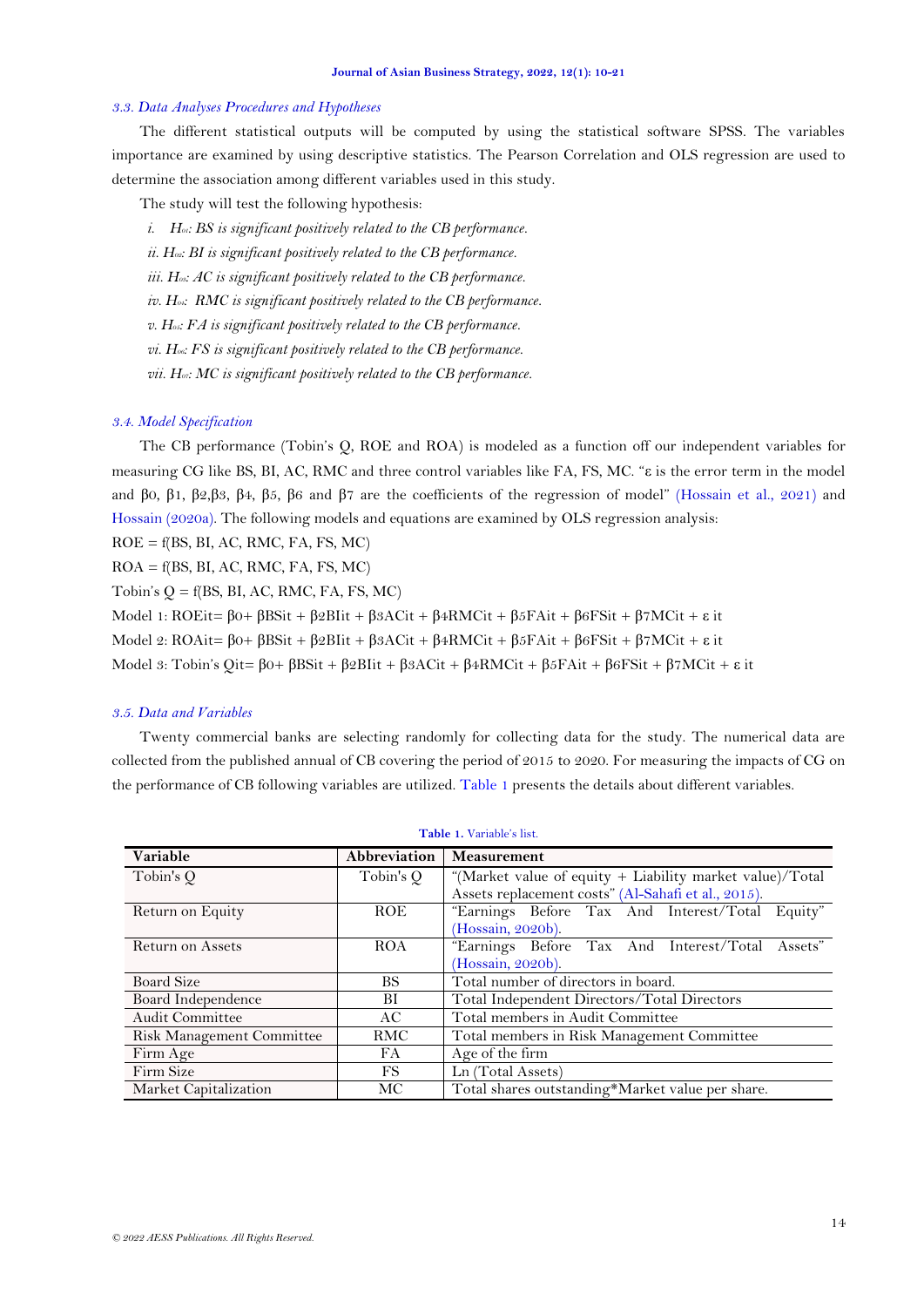# **4. EMPIRICAL RESULTS AND DISCUSSION**

### *4.1. Descriptive Statistics*

| Table 2. Descriptive statistics of variables. |                  |                       |                  |                   |          |                             |  |
|-----------------------------------------------|------------------|-----------------------|------------------|-------------------|----------|-----------------------------|--|
| Variable                                      | Mean             | <b>Std. Deviation</b> | <b>Skewness</b>  |                   | Kurtosis |                             |  |
|                                               | <b>Statistic</b> | <b>Statistic</b>      | <b>Statistic</b> | <b>Std. Error</b> |          | <b>Statistic Std. Error</b> |  |
| <b>ROE</b>                                    | 10.60            | 3.808                 | 0.002            | 0.243             | 0.622    | 0.481                       |  |
| <b>ROA</b>                                    | 0.87             | 0.388                 | 0.895            | 0.243             | 0.975    | 0.481                       |  |
| Tobin's Q                                     | 0.13             | 0.028                 | 1.176            | 0.243             | 5.178    | 0.481                       |  |
| <b>BS</b>                                     | 13.81            | 3.848                 | $-0.071$         | 0.243             | $-0.684$ | 0.481                       |  |
| BI                                            | 0.18             | 0.076                 | 0.009            | 0.243             | 0.146    | 0.481                       |  |
| <b>CEOD</b>                                   | 2.00             | 0.000                 |                  | -                 |          | -                           |  |
| AC                                            | 4.34             | 0.971                 | $-0.195$         | 0.243             | $-0.297$ | 0.481                       |  |
| RMC                                           | 4.64             | 1.173                 | 0.129            | 0.243             | 0.044    | 0.481                       |  |
| <b>FA</b>                                     | 26.28            | 11.284                | 0.444            | 0.243             | 0.034    | 0.481                       |  |
| <b>FS</b>                                     | 26.2929          | 0.41544               | $-1.503$         | 0.243             | 3.550    | 0.481                       |  |
| MC                                            | 15923693258.00   | 7729422817.67         | 1.097            | 0.243             | 2.662    | 0.481                       |  |

<span id="page-5-0"></span>The Descriptive statistics are shown in the following [Table](#page-5-0) 2.

The descriptive statistics are presented in [Table 2.](#page-5-0) Here the mean and standard deviation of ROE is 10.60% and 3.808%, with skewness 0.002 and kurtosis 0.622. The mean and standard deviation of ROA is 10.60% and 0.388%, with skewness 0.895 and kurtosis 0.975. The mean and standard deviation of Tobin's Q are 0.13% and 0.028%, with skewness 1.176 and kurtosis 5.178. [Table 2](#page-5-0) also shows the average BS is 14 with a standard deviation of 3.848, skewness -0.071 and kurtosis -0.684. We also found here only 18% members of the BoD are independent with a standard deviation of 7.6%, skewness 0.009 and kurtosis 0.146. The average size of the AC is 4.34 with a standard deviation of 0.971, skewness -0.195 and kurtosis -0.297. The average size of RMC is 4.64 with a standard deviation of 1.173, skewness 0.129 and kurtosis 0.044. The average FAis26.28 years with a standard deviation of 11.284, skewness 0.444 and kurtosis 0.034. The average FS is26.2929 with a standard deviation of 0.41544, skewness -1.503 and kurtosis 3.330. The average market capitalization of the banks is15923693258.00 with a standard deviation of 7729422817.67, skewness 1.097 and kurtosis 2.662. In all of the observations it is found that the chairman of BoD and CEO are different persons. There is no single case where the Chairman of BoD and CEO are the same person. So this variable can not be measured and excluded from the variable lists.

### *4.2. Correlations Analysis*

[Table 3](#page-6-0) represents the correlation and the significance of different variables used in this study. Here ROE is affirmatively related to Tobin's Q, ROA, BS, BI, MC and negatively related to FA, FS. The relationship among ROE and ROA, Tobin's Q, FA, FS are significant, while BS, BI, AC, RMC, MC are insignificant. ROA is affirmatively associated with ROE, Tobin's Q, BS, FA, MC and negatively related to BI, FS. The relationship among Tobin's Q and ROE, ROA, FA, FS are significant, while BS, BI, AC, RMC, MC are insignificant. Tobin's Q is affirmatively associated with ROE, ROA, BS, MC and negatively associated with BI, FA, FS. The relationship among ROA, ROE, Tobin's Q, MC are significant, while BS, BI, AC, RMC, FA, FS are insignificant.

### *4.3. Regression Analysis*

In [Table 4,](#page-6-1) model one, we found that the F-Value 7.042 is significant at a 1% level of significance, and D-W Statistic is 1.302, which indicates that the regression analysis is possible for the dependent variable ROE. The value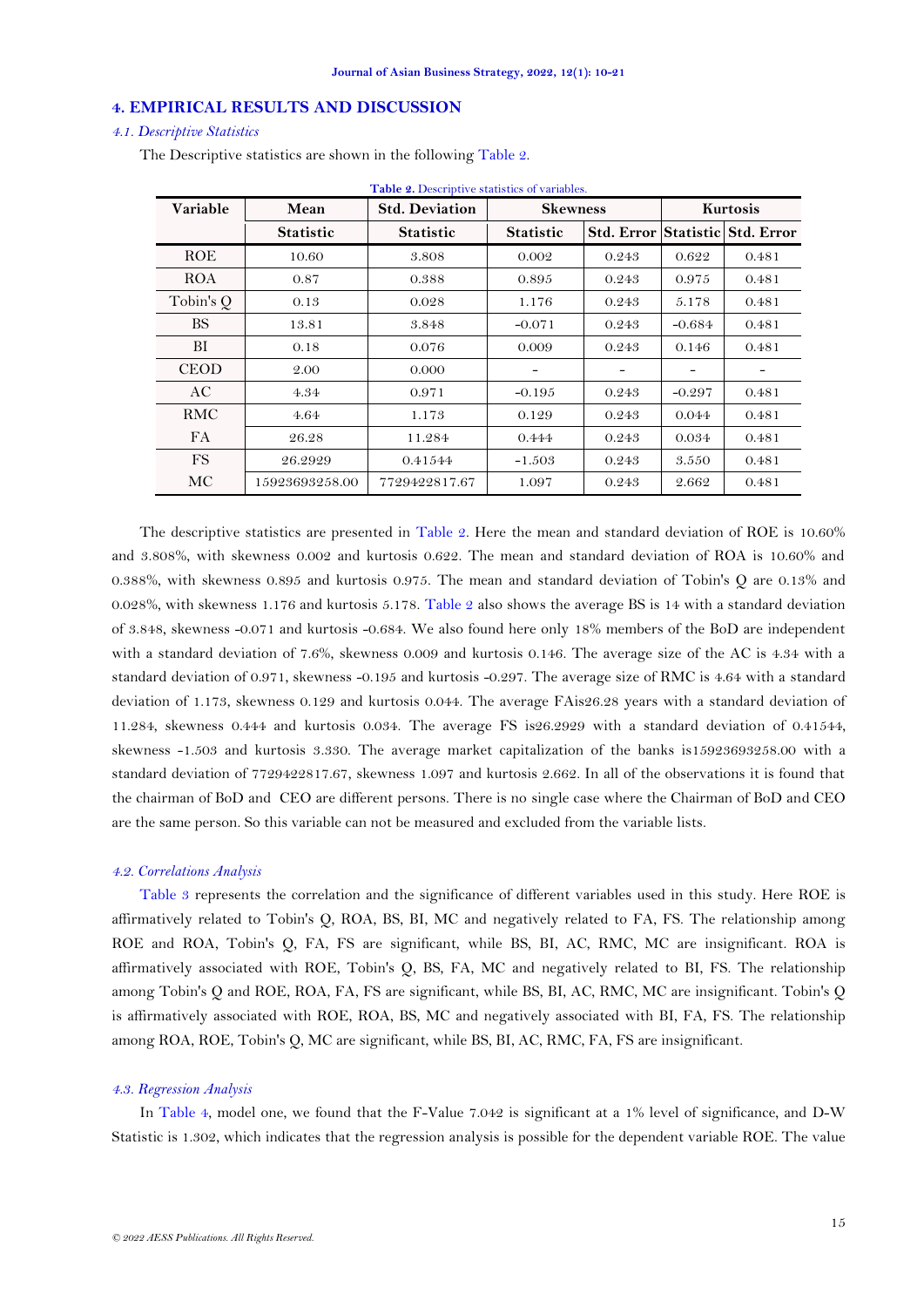<span id="page-6-0"></span>

| Table 3. Correlations results. |                    |              |                    |            |            |                  |           |                  |                 |    |
|--------------------------------|--------------------|--------------|--------------------|------------|------------|------------------|-----------|------------------|-----------------|----|
| Variable                       | <b>ROE</b>         | <b>ROA</b>   | Tobin's Q          | <b>BS</b>  | ID         | AC               | RMC       | FA               | <b>FS</b>       | MC |
| <b>ROE</b>                     | 1                  |              |                    |            |            |                  |           |                  |                 |    |
| ROA Sig. (2-tailed)            | $0.787***$         | $\mathbf{1}$ |                    |            |            |                  |           |                  |                 |    |
|                                | 0.000              |              |                    |            |            |                  |           |                  |                 |    |
| Tobin's $Q$ Sig. (2-tailed)    | $0.324^{\ast\ast}$ | $0.437***$   | 1                  |            |            |                  |           |                  |                 |    |
|                                | 0.001              | 0.000        |                    |            |            |                  |           |                  |                 |    |
| BS Sig. (2-tailed)             | 0.085              | 0.118        | 0.117              | 1          |            |                  |           |                  |                 |    |
|                                | 0.401              | 0.244        | 0.249              |            |            |                  |           |                  |                 |    |
| BI Sig. (2-tailed)             | 0.018              | $-0.229*$    | $-0.064$           | $-0.480**$ | 1          |                  |           |                  |                 |    |
|                                | 0.859              | 0.023        | 0.528              | 0.000      |            |                  |           |                  |                 |    |
| AC Sig. (2-tailed)             | $-0.020$           | $-0.006$     | 0.107              | $0.523***$ | $-0.132$   | $\mathbf{1}$     |           |                  |                 |    |
|                                | 0.847              | 0.950        | 0.294              | 0.000      | 0.194      |                  |           |                  |                 |    |
| RMC Sig. (2-tailed)            | $-0.011$           | $-0.010$     | 0.127              | $0.497**$  |            | $-0.002$ 0.756** | 1         |                  |                 |    |
|                                | 0.913              | 0.924        | 0.210              | 0.000      | 0.981      | 0.000            |           |                  |                 |    |
| FA Sig. (2-tailed)             | $-0.326***$        | $-0.229*$    | 0.137              | $-0.106$   | 0.079      | $-0.002$         | $-0.082$  | $\mathbf{1}$     |                 |    |
|                                | 0.001              | 0.023        | 0.175              | 0.298      | 0.438      | 0.981            | 0.418     |                  |                 |    |
| FS Sig. (2-tailed)             | $-0.305***$        | $-0.467**$   | $-0.162$           | $-0.164$   | $0.476*$   | $-.211*$         |           | $-0.212*0.382**$ | $\mathbf{1}$    |    |
|                                | 0.002              | 0.000        | 0.109              | 0.105      | 0.000      | 0.036            | $0.035\,$ | 0.000            |                 |    |
| MC Sig. (2-tailed)             | 0.143              | 0.001        | $0.615^{\ast\ast}$ | $-0.122$   | $0.401***$ | $-0.122$         | $-0.119$  |                  | $0.252*0.566**$ | 1  |
|                                | 0.157              | 0.994        | 0.000              | 0.230      | 0.000      | 0.230            | 0.241     | 0.012            | 0.000           |    |

of R,  $\mathbb{R}^2$ , and Adjusted  $\mathbb{R}^2$  is 0.593, 0.351, and 0.301, which implies that the dependent variable ROE is 30.1% explained by this model.

#### **Note:**

<span id="page-6-1"></span>\*\*. Significant at 1%. \*. significant at 5%.

## **Table 4.** Results of regression.

| Dependent Variable: Tobin's Q, ROA and ROE |                     |                     |                        |  |  |  |
|--------------------------------------------|---------------------|---------------------|------------------------|--|--|--|
| Parameter                                  | Model 1: ROE        | Model 2: ROA        | Model 3: Tobin's Q     |  |  |  |
| Constant                                   | 156.463(0.000)***   | 19.390(0.000)***    | $1.360(0.000)$ ***     |  |  |  |
| BS.                                        | $0.283(0.028)$ **   | $0.214(0.91)^*$     | 0.043(0.520)           |  |  |  |
| BI                                         | $0.287(0.024)$ **   | 0.096(0.445)        | $-0.136(0.042)$ **     |  |  |  |
| AC                                         | $-0.048(0.725)$     | $-0.094(0.484)$     | $-0.067(0.353)$        |  |  |  |
| <b>RMC</b>                                 | $-0.211(0.139)$     | $-0.158(0.264)$     | $0.139(0.065)^*$       |  |  |  |
| <b>FA</b>                                  | $-0.211(0.029)$ **  | $-0.044(0.638)$     | ***<br>0.182(0.000)    |  |  |  |
| FS.                                        | $-0.614(0.000)$ *** | $-0.731(0.000)$ *** | ***<br>$-0.743(0.000)$ |  |  |  |
| MC                                         | $0.432(0.000)$ ***  | $0.383(0.000)$ ***  | $1.058(0.000)$ ***     |  |  |  |
| $\mathbf{R}$                               | 0.593               | 0.601               | 0.905                  |  |  |  |
| $R^2$                                      | 0.351               | 0.361               | 0.820                  |  |  |  |
| Adjusted $\mathbb{R}^2$                    | 0.301               | 0.312               | 0.806                  |  |  |  |
| F-Value                                    | $7.042(0.000)$ ***  | $7.343(0.000)$ ***  | 59.142(0.000)***       |  |  |  |
| D-W Statistic<br>$\mathbf{v}$              | 1.302               | 1.166               | 1.056                  |  |  |  |

N**ote:**<br>\*. significant at 5%.<br>\*\*. significant at 1%.<br>\*\*\*. Significant at 10%.

From model two, we found that the F-Value 7.343, which is statistically significant at 1% level of significance, and D-W Statistic is 1.166, which indicates that the regression analysis is possible for the dependent variable ROA. The value of R,  $\mathbb{R}^2$ , and Adjusted  $\mathbb{R}^2$  is 0.601, 0.361, and 0.302, which implies that the dependent variable ROA is 30.2% explained by this model.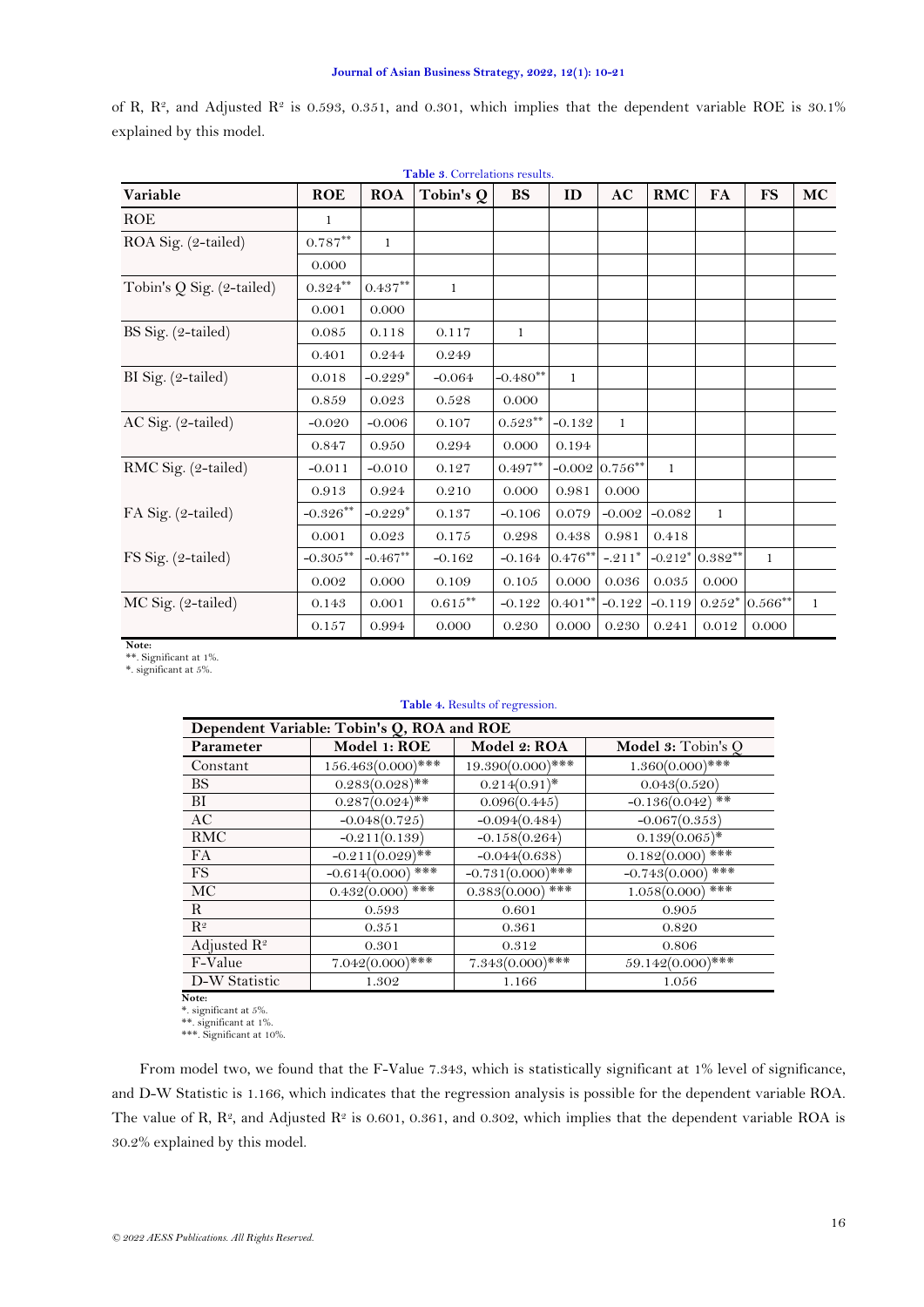From model three, we found that the F-Value 59.142statistically significant at 1% level of significance, and D-W Statistic is 1.056, which indicates that the regression analysis is possible Tobin's Q. Here the value of R,  $\mathbb{R}^2$ , and Adjusted  $\mathbb{R}^2$  is 0.905, 0.820, and 0.806, which implies that model three is able to explain 80.6% of the dependent variable Tobin's Q.

From [Table 4,](#page-6-1) model one, we found that the beta coefficient of BS is 0.283 and the p-value is 0.028, which indicates BS significant positive impact on the dependent variable ROE supporting the result of [Kyereboah-](#page-10-8)[Coleman and Biekpe \(2006\)](#page-10-8)[; Adams and Mehran \(2012\)](#page-9-4); [Malik et al. \(2014\)](#page-10-9); [Rahman and Islam \(2018\)](#page-10-6); [Al-Sahafi et](#page-9-7)  [al. \(2015\)](#page-9-7) and varying the result of [Yermack \(1996\)](#page-11-1); [Pillai and Al-Malkawi \(2018\)](#page-10-11). The hypothesis  $H_1$  BS is significantly related to ROE is accepted.

The same result is found in model two, where the dependent variable is ROA. But in model three, we found that the beta coefficient of BS is 0.043 and the p-value is 0.520, which indicates implies BS does not positively impact on Tobin's Q, varying the findings of Al-Sahafi et al.  $(2015)$ . The hypothesis H<sub>1</sub> BS is significant positively related to Tobin's Q is rejected.

Model one shows the beta coefficient of BI is 0.287 and p-value is 0.024, which indicates BI is statistically significant at a 5% level of significance and positively impact the dependent variable ROE supporting the finding of [Yameen et al. \(2019\)](#page-11-2); [Muniandy and Hillier \(2015\)](#page-10-12); [Pathan et al. \(2007\)](#page-10-13) and varying the results of Aldamen et al. [\(2012\)](#page-9-5)[; Rowe et al. \(2011\)](#page-11-3).

Here the hypothesis H2BI is significant affirmatively related to ROE is accepted. But for ROA, the result is not significant, and the hypothesis  $H_2$  is rejected. In model three, we also found a beta coefficient of BI is -0.136 and pvalue is 0.042, which indicates BI has a significant negative impact on Tobin's Q, varying the results of [Al-Sahafi et](#page-9-7)  [al. \(2015\)](#page-9-7). The H<sub>2</sub>BI is significant affirmatively related with Tobin's Q is rejected.

We also found from [Table 4,](#page-6-1) AC does not significant positively impact all the predicting variables such as Tobin's Q, ROE and ROA supporting the results of [Aldamen et al. \(2012\)](#page-9-5) and varying the result of [Haider et al.](#page-10-17)   $(2015)$ . Here hypothesis H<sub>3</sub>AC is significant positively related with the CB performance is rejected for all cases.

RMC is insignificant negatively associated with ROA and ROE. So the hypothesis  $H<sub>4</sub>$  is rejected for the dependent variables ROE and ROA. But for Tobin's Q, the beta coefficient of RMC is 0.139, and the p-value is 0.065, which indicates that RMC is significant positively related to Tobin's Q. Here the hypothesis  $H_4$  is accepted for Tobin's Q.

FA is insignificant negatively related to ROA and ROE. So hypothesis  $H_5$  is rejected for the dependent variables ROE and ROA. But for Tobin's Q, the beta coefficient of BS is 0.182, and the p-value is 0.000, which indicates FA is significant positively associated with Tobin's Q. Here the hypothesis  $H_5$  is accepted in the case of Tobin's Q.

We also found from [Table 4;](#page-6-1) FS does not significant positively impact all the dependent variables Tobin's Q, ROE and ROA. Here the beta co-efficient is-0.743,-0.614, -0.731and the p-value is 0.000, 0.000, 0.000 respectively. Here hypothesis  $H_6$ , there is a significant positive relation between FS and CB performance is rejected for all the dependent variables Tobin's Q, ROE and ROA. The FS is significantly negatively associated with CB performance.

We also found from [Table 4,](#page-6-1) MC is significantly positively related to Tobin's Q, ROA and ROE and. Here the hypothesis H7is accepted for all cases. Here the beta co-efficient is 1.058, 0.383,0.432and the p-value is 0.000, 0.000, 0.000 respectively. The MC significant positively impacts the performance of CB in Bangladesh.

### **5. HYPOTHESES TESTS' SUMMARY**

I[n Table](#page-8-0) 5 the details about hypotheses tests' summary are presented.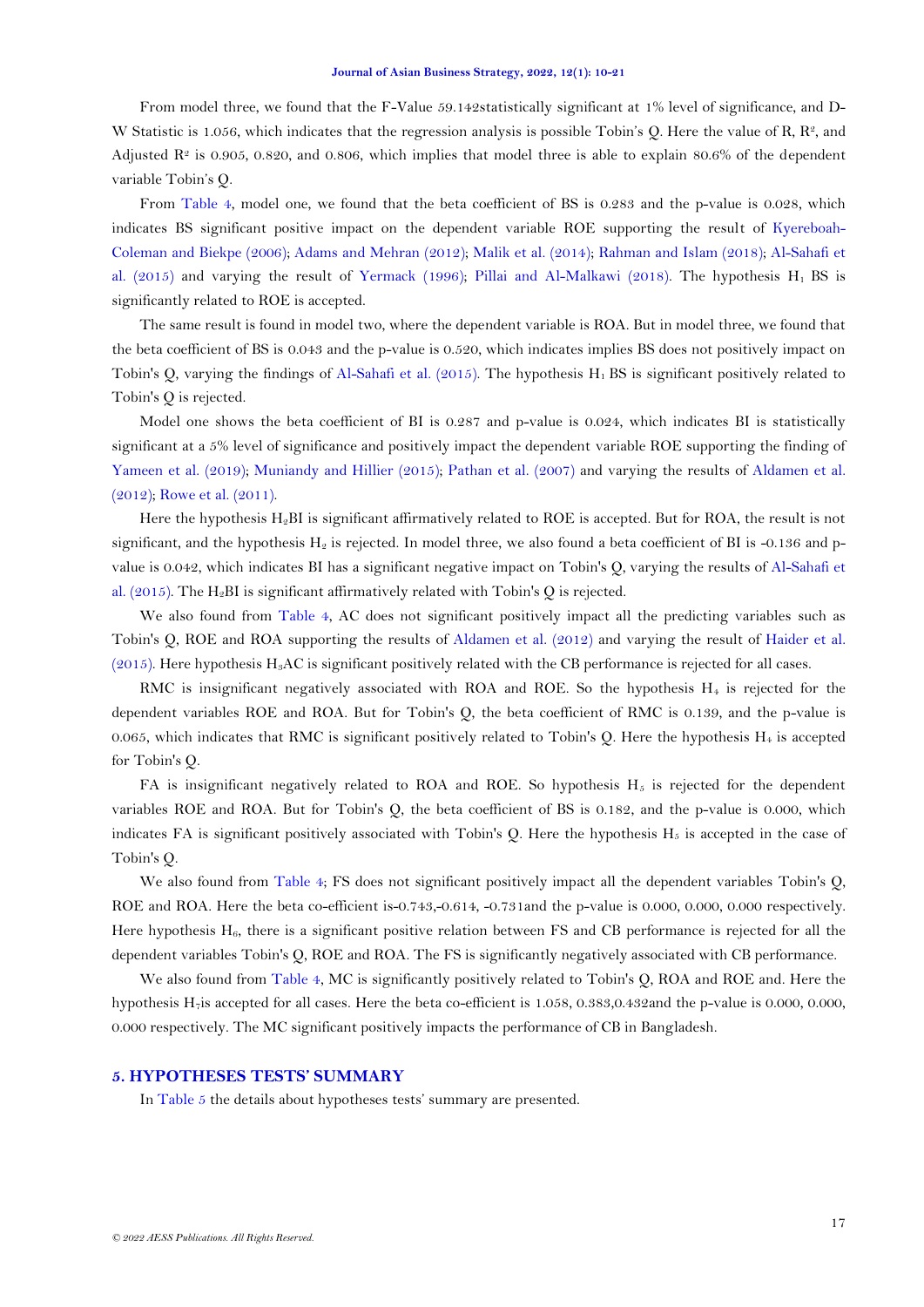<span id="page-8-0"></span>

| Hypotheses                                                                                    | Dependent<br>Variable | Beta<br>Coefficients | $\overline{P}$<br>Value | Decision | Justification                                                                                   |
|-----------------------------------------------------------------------------------------------|-----------------------|----------------------|-------------------------|----------|-------------------------------------------------------------------------------------------------|
| $H_{01}$ :<br>BS is significant positively<br>associated with<br>the<br>banks'<br>performance | <b>ROE</b>            | 0.283                | 0.028                   | Accepted | P-value is significant at 95%<br>confidence level, and the beta<br>coefficient is positive.     |
|                                                                                               | ROA                   | 0.214                | 0.91                    | Rejected | P-value is not significant, but<br>the beta coefficient is positive.                            |
|                                                                                               | Tobin's Q             | 0.043                | 0.520                   | Rejected | P-value is not significant, but<br>the beta coefficient is positive.                            |
| $H_{02}$ :<br>BI is significantly positively<br>related<br>tothe<br>banks'                    | ROE                   | 0.287                | 0.024                   | Accepted | P-value is significant at 95%<br>confidence level, and the beta<br>coefficient is positive.     |
| performance.                                                                                  | <b>ROA</b>            | 0.096                | 0.445                   | Rejected | P-value is not significant, but<br>the beta coefficient is positive.                            |
|                                                                                               | Tobin's Q             | $-0.136$             | 0.042                   | Rejected | P-value is significant at a 95%<br>confidence level, but the beta<br>coefficient is negative.   |
| $H_{03}$ :<br>AC is significantly positively                                                  | ROE                   | $-0.048$             | 0.725                   | Rejected | P-value is not significant, and<br>the beta coefficient is negative.                            |
| associated with the banks'<br>performance.                                                    | ROA                   | $-0.094$             | 0.484                   | Rejected | P-value is not significant, and<br>the beta coefficient is negative.                            |
|                                                                                               | Tobin's $Q$           | $-0.067$             | 0.353                   | Rejected | P-value is not significant, and<br>the beta coefficient is negative.                            |
| $H_{04}$ :<br>RMC is significantly positively<br>associated with the banks'<br>performance.   | ROE                   | $-0.211$             | 0.139                   | Rejected | P-value is not significant, and<br>the beta coefficient is negative.                            |
|                                                                                               | ROA                   | $-0.158$             | 0.264                   | Rejected | P-value is not significant, and<br>the beta coefficient is negative.                            |
|                                                                                               | Tobin's $Q$           | 0.139                | 0.065                   | Accepted | P-value is significant at 90%<br>confidence level, and the beta<br>coefficient is positive.     |
| $H_{05}$<br>FA is significantly positively<br>associated with the banks'<br>performance.      | ROE                   | $-0.211$             | 0.029                   | Rejected | P-value is significant at 99%<br>confidence level, but the beta<br>coefficient is negative.     |
|                                                                                               | ROA                   | $-0.044$             | 0.638                   | Rejected | P-value is not significant, and<br>the beta coefficient is negative.                            |
|                                                                                               | Tobin's Q             | 0.182                | 0.000                   | Accepted | P-value is significant at 99%<br>confidence level, and the beta<br>coefficient is positive.     |
| $H_{06}$ :<br>FS is significantly positively<br>associated with the banks'<br>performance.    | ROE                   | $-0.614$             | 0.000                   | Rejected | P-value is significant at the<br>99% confidence level, but the<br>beta coefficient is negative. |
|                                                                                               | <b>ROA</b>            | $-0.731$             | 0.000                   | Rejected | P-value is significant at the<br>99% confidence level, but the<br>beta coefficient is negative. |
|                                                                                               | Tobin's Q             | $-0743$              | 0.000                   | Rejected | P-value is significant at the<br>99% confidence level, but the<br>beta coefficient is negative. |
| H07:<br>MC is significantly positively<br>associated with the banks'<br>performance.          | ROE                   | 0.432                | 0.000                   | Accepted | P-value is significant at 99%<br>confidence level, and the beta<br>coefficient is positive.     |
|                                                                                               | ROA                   | 0.383                | 0.000                   | Accepted | P-value is significant at 99%<br>confidence level, and the beta<br>coefficient is positive.     |
|                                                                                               | Tobin's $Q$           | 1.058                | 0.000                   | Accepted | P-value is significant at 99%<br>confidence level, and the beta<br>coefficient is positive.     |

# **Table 5.** Hypotheses tests' summary.

# **6. CONCLUSIONS**

The banking sector in Bangladesh is the largest sector in the economy. This sector accelerates the economic, financial and social development of the country. The smooth performance and contribution of this sector to the national economy is essential for economic development and the country's stability. Good CG practices ensure the effective management of the banks. There are some CG factors that influence the bank's profitability. First, the BS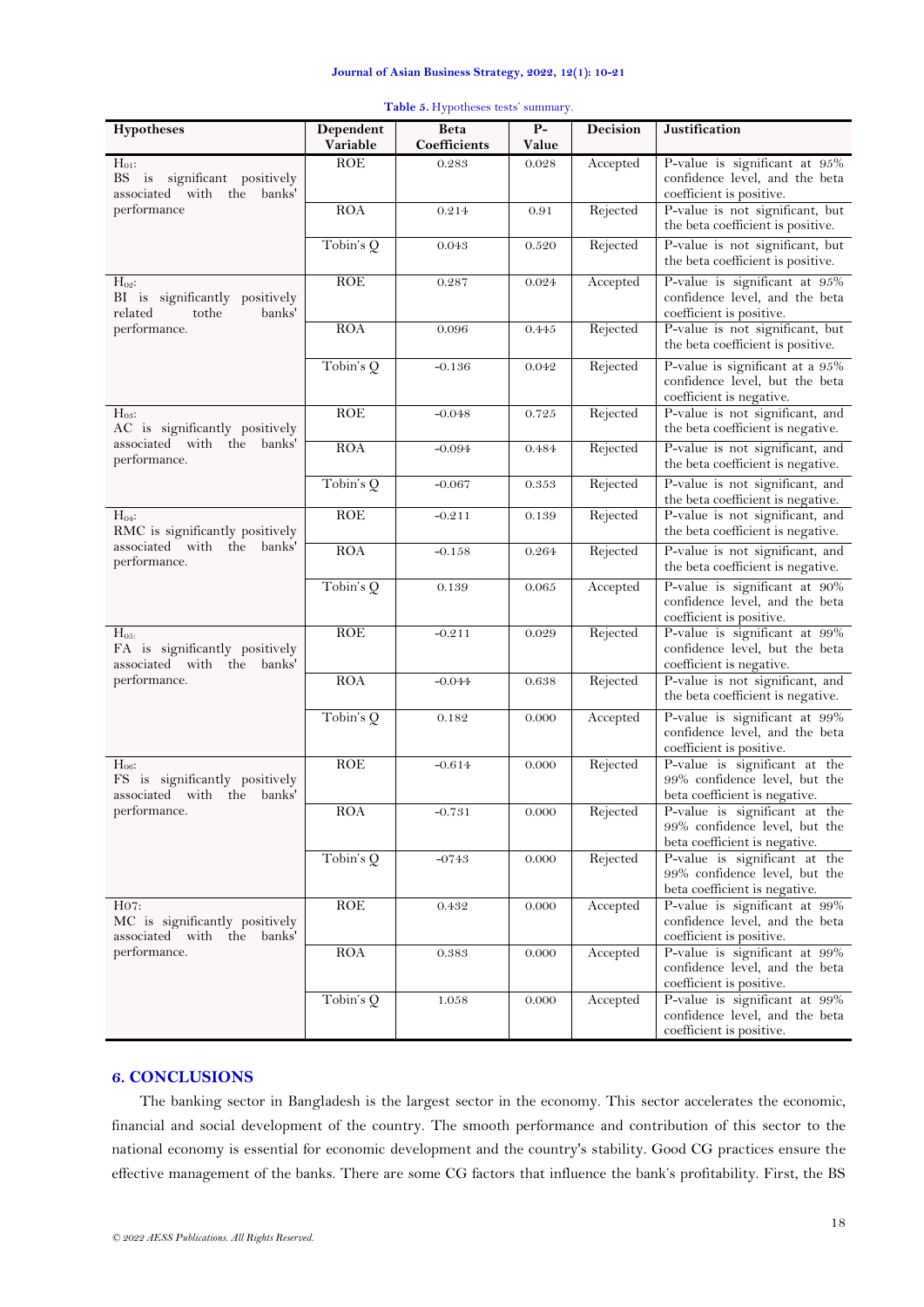is significant for ROE and insignificant for Tobin's Q and ROA. This result indicates that a larger board size increases ROE but cannot significantly increase Tobin's Q ratio. Secondly, the significant level of the BI also significant positively influence the ROE of the banks but cannot influence Tobin's Q and ROA. Third, the AC is not significant with the performance of the banks. In all the cases of different dependent variables like Tobin's Q, ROE and ROA, the AC is insignificant and unenthusiastically associated with the bank's performance. Fourth, the RMC is also insignificant and negatively related with ROE and ROA but significant absolutely connected with Tobin's Q. The RMC also cannot positively influence the banks' performance on the basis of equity and assets. Fifth, the FA and FS also do not considerable positively influence ROA, ROE and Tobin's Q. FS significant positively interferes with Tobin's Q. So, we can conclude that the FA and FS are not important for the financial performance. The market capitalization is significantly positively influenced all three performance-related dependent variables.

More researches should be conducted, adding more and more CG related variables for finding any more impacts on the performance of the CB in Bangladesh. If the CB itself and the potential investors are confirmed about the impacts of the different CG factors, they will be able to take proper action and proper decisions.

**Funding:** This study received financial support from Comilla University, Bangladesh in the financial year of 2020-2021 (Grant number: CoU/Reg/RRP/485/2013/12118(32)). **Competing Interests:** The authors declare that they have no competing interests. **Authors' Contributions:** All authors contributed equally to the conception and design of the study.

# **REFERENCES**

- <span id="page-9-4"></span>Adams, R. B., & Mehran, H. (2012). Bank board structure and performance: Evidence for large bank holding companies. *Journal of Financial Intermediation, 21*(2), 243-267.Available at: https://doi.org/10.1016/j.jfi.2011.09.002.
- <span id="page-9-9"></span>Al-Amarneh, A. (2014). Corporate governance, ownership structure and bank performance in Jordan. *International Journal of Economics and Finance, 6*(6), 192-202.Available at: https://doi.org/10.5539/ijef.v6n6p192.
- <span id="page-9-7"></span>Al-Sahafi, A., Rodrigs, M., & Barnes, L. (2015). Does corporate governance affect financial performance in the banking sector? Evidence from Saudi Arabia. *International Journal of Economics, Commerce and Management United Kingdom, 3*(3), 1-26.
- <span id="page-9-5"></span>Aldamen, H., Duncan, K., Kelly, S., McNamara, R., & Nagel, S. (2012). Audit committee characteristics and firm performance during the global financial crisis. *Accounting & Finance, 52*(4), 971-1000.Available at: https://doi.org/10.1111/j.1467- 629x.2011.00447.x.
- <span id="page-9-0"></span>Bezawada, B. (2020). Corporate governance practices and bank performance: Evidence from Indian banks. *Indian Journal of Finance and Banking, 4*(1), 33-41.Available at: https://doi.org/10.46281/ijfb.v4i1.502.
- <span id="page-9-6"></span>Chan, S., & Heang, L. T. (2010). *Corporate governance, board diversity and bank efficiency: The case of commercial banks in Malaysia*. Paper presented at the The Asian Business & Management Conference 2010, Osaka, Japan.
- <span id="page-9-8"></span>Duru, A., Iyengar, R. J., & Zampelli, E. M. (2016). The dynamic relationship between CEO duality and firm performance: The moderating role of board independence. *Journal of Business Research, 69*(10), 4269-4277.Available at: https://doi.org/10.1016/j.jbusres.2016.04.001.
- <span id="page-9-1"></span>Ehikioya, B. I. (2009). Corporate governance structure and firm performance in developing economies: Evidence from Nigeria. *Corporate Governance: International Journal of Business in Society, 9*(3), 231-243.Available at: https://doi.org/10.1108/14720700910964307.
- <span id="page-9-3"></span>Fanta, A. B., Kemal, K. S., & Waka, Y. K. (2013). Corporate governance and impact on bank performance. *Journal of Finance and Accounting, 1*(1), 19-26.Available at: https://doi.org/10.11648/j.jfa.20130101.12.
- <span id="page-9-2"></span>Faruky, K. N. B., Uddin, A., & Hossain, T. (2011). Understanding the challenges of climate change on business: A study on RMG sector in Bangladesh. *World Review of Business Research, 1*(1), 34-49.
- <span id="page-9-10"></span>Gafoor, C. A., Mariappan, V., & Thyagarajan, S. (2018). Board characteristics and bank performance in India. *IIMB Management Review, 30*(2), 160-167.Available at: https://doi.org/10.1016/j.iimb.2018.01.007.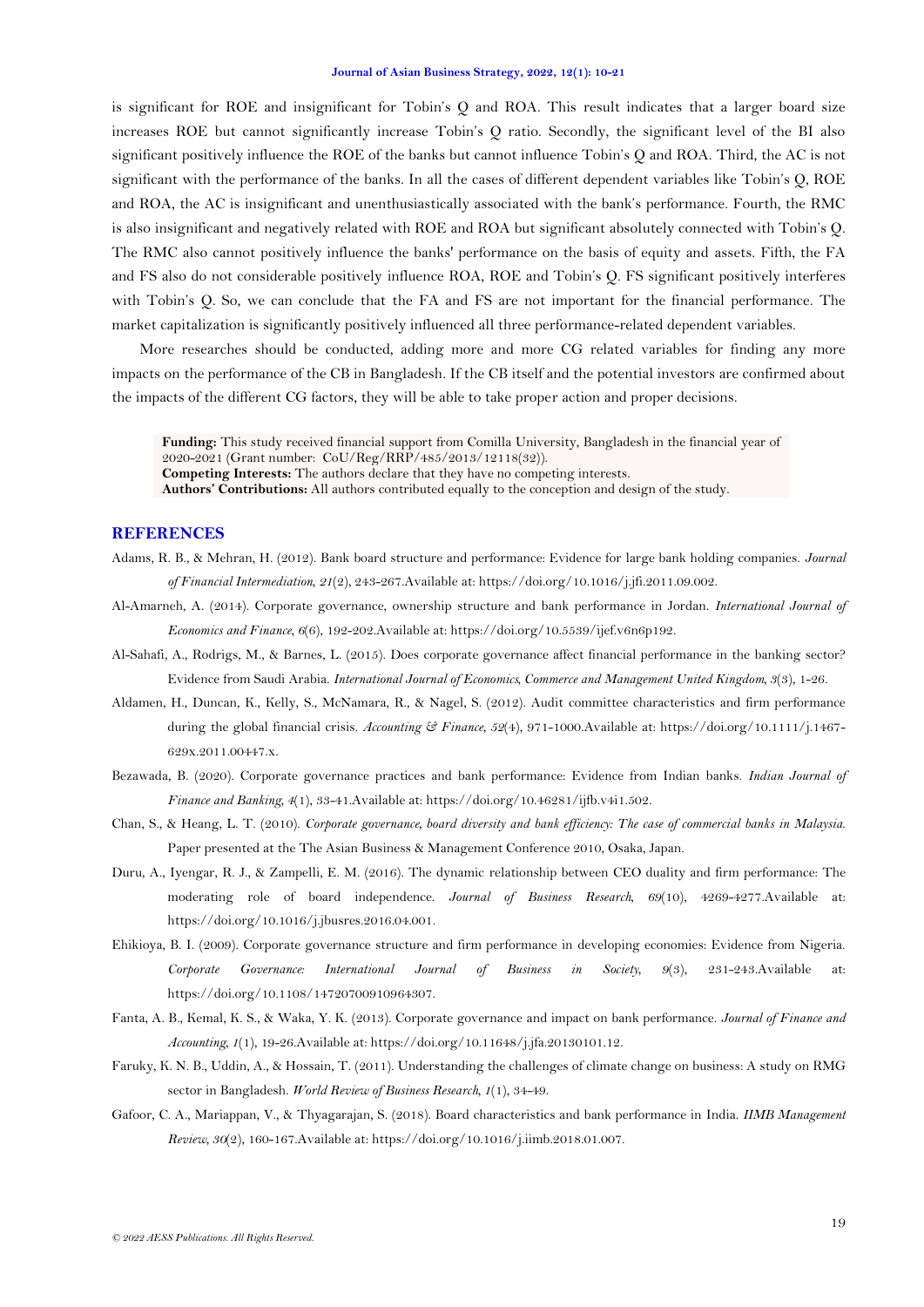- <span id="page-10-15"></span>Grove, H., Patelli, L., Victoravich, L. M., & Xu, P. (2011). Corporate governance and performance in the wake of the financial crisis: Evidence from US commercial banks. *Corporate Governance: An International Review, 19*(5), 418-436.Available at: https://doi.org/10.1111/j.1467-8683.2011.00882.x.
- <span id="page-10-17"></span>Haider, N., Khan, N., & Iqbal, N. (2015). Impact of corporate governance on firm financial performance in Islamic financial institution. *International Letters of Social and Humanistic Sciences, 51*, 106-110.Available at: https://doi.org/10.18052[/www.scipress.com/ilshs.51.106.](http://www.scipress.com/ilshs.51.106)
- <span id="page-10-10"></span>Haniffa, R., & Hudaib, M. (2006). Corporate governance structure and performance of Malaysian listed companies. *Journal of Business Finance & Accounting, 33*(7-8), 1034-1062.Available at: https://doi.org/10.1111/j.1468-5957.2006.00594.x.
- <span id="page-10-18"></span>Hossain, T. (2020a). The effect of working capital management on profitability: A study on manufacturing companies in Bangladesh. *International Journal of Research in Business and Social Science, 9*(6), 114-122.Available at: https://doi.org/10.14710/dijb.3.1.2020.36-46.
- <span id="page-10-2"></span>Hossain, T. (2020b). Determinants of profitability: A study on manufacturing companies listed on the Dhaka stock exchange. *Asian Economic and Financial Review, 10*(2), 1496-1508.Available at: https://doi.org/10.18488/journal.aefr.2020.1012.1496.1508.
- <span id="page-10-3"></span>Hossain, T., Nesa, T., Dowla, M. S. U., & Akter, F. (2021). The impact of covid-19 pandemic on the stock market performance: A study on Dhaka stock exchange (DSE). *International Journal of Business, Economics and Management, 8*(5), 390-408.
- <span id="page-10-4"></span>Hossain, T. (2013). An empirical study on investment decision using CAPM in the instruments of banking companies under DSE. *G-Science, JSERD, 10*(1), 1427-1431.
- <span id="page-10-5"></span>Hossain, T. (2021). The value relevance of accounting information and its impact on stock prices: A study on listed pharmaceutical companies at Dhaka Stock Exchange of Bangladesh. *Journal of Asian Business Strategy, 11*(1), 1- 9.Available at: https://doi.org/10.18488/journal.1006.2021.111.1.9.
- <span id="page-10-7"></span>Hossain, M. F. (2017). *Compliance status of codes of corporate governance: DSE listed companies in banking, non-bank financial institutions and textile sector in Bangladesh.* Bachelor Thesis, University of Dhaka.
- <span id="page-10-8"></span>Kyereboah-Coleman, A., & Biekpe, N. (2006). Do boards and CEOs matter for bank performance? A comparative analysis of banks in Ghana. *Journal of Corporate Ownership and Control, 4*(1), 119-126.Available at: https://doi.org/10.22495/cocv4i1p10.
- <span id="page-10-9"></span>Malik, M., Wan, D., Ahmad, M. I., Naseem, M. A., & Rehman, R. U. (2014). Role of board size in corporate governance and firm performance applying Pareto approach, is it cultural phenomena? *Journal of Applied Business Research, 30*(5), 1395- 1406.Available at: https://doi.org/10.19030/jabr.v30i5.8795.
- <span id="page-10-1"></span>Mallin, C. A. (2004). *Corporate governance* (6th ed.). United States: Oxford University Press.
- <span id="page-10-12"></span>Muniandy, B., & Hillier, J. (2015). Board independence, investment opportunity set and performance of South African firms. *Pacific-Basin Finance Journal, 35*(PA), 108-124.
- <span id="page-10-0"></span>Owiredu, A., & Kwakye, M. (2020). The effect of corporate governance on financial performance of commercial banks in Ghana. *International Journal of Business and Social Science, 11*(5), 18-27.
- <span id="page-10-13"></span>Pathan, S., Skully, M., & Wickramanayake, J. (2007). Board size, independence and performance: An analysis of Thai banks. *Asia-Pacific Financial Markets, 14*(3), 211-227.Available at: https://doi.org/10.1007/s10690-007-9060-y.
- <span id="page-10-14"></span>Petra, S. T. (2005). Do outside independent directors strengthen corporate boards? *Corporate Governance: International Journal of Business in Society, 5*(1), 55-64.Available at: https://doi.org/10.1108/14720700510583476.
- <span id="page-10-11"></span>Pillai, R., & Al-Malkawi, H.-A. N. (2018). On the relationship between corporate governance and firm performance: Evidence from GCC countries. *Research in International Business and Finance, 44*, 394-410.Available at: https://doi.org/10.1016/j.ribaf.2017.07.110.
- <span id="page-10-16"></span>Praptiningsih, M. (2009). Corporate governance and performance of banking firms: Evidence from Indonesia, Thailand, Philippines, and Malaysia. *Journal of Management and Entrepreneurship, 11*(1), 94-108.
- <span id="page-10-6"></span>Rahman, M. A., & Islam, J. (2018). The impact of corporate governance on bank performance: Empirical evidence from Bangladesh. *Global Journal of Management and Business Research, 18*(8), 49-53.